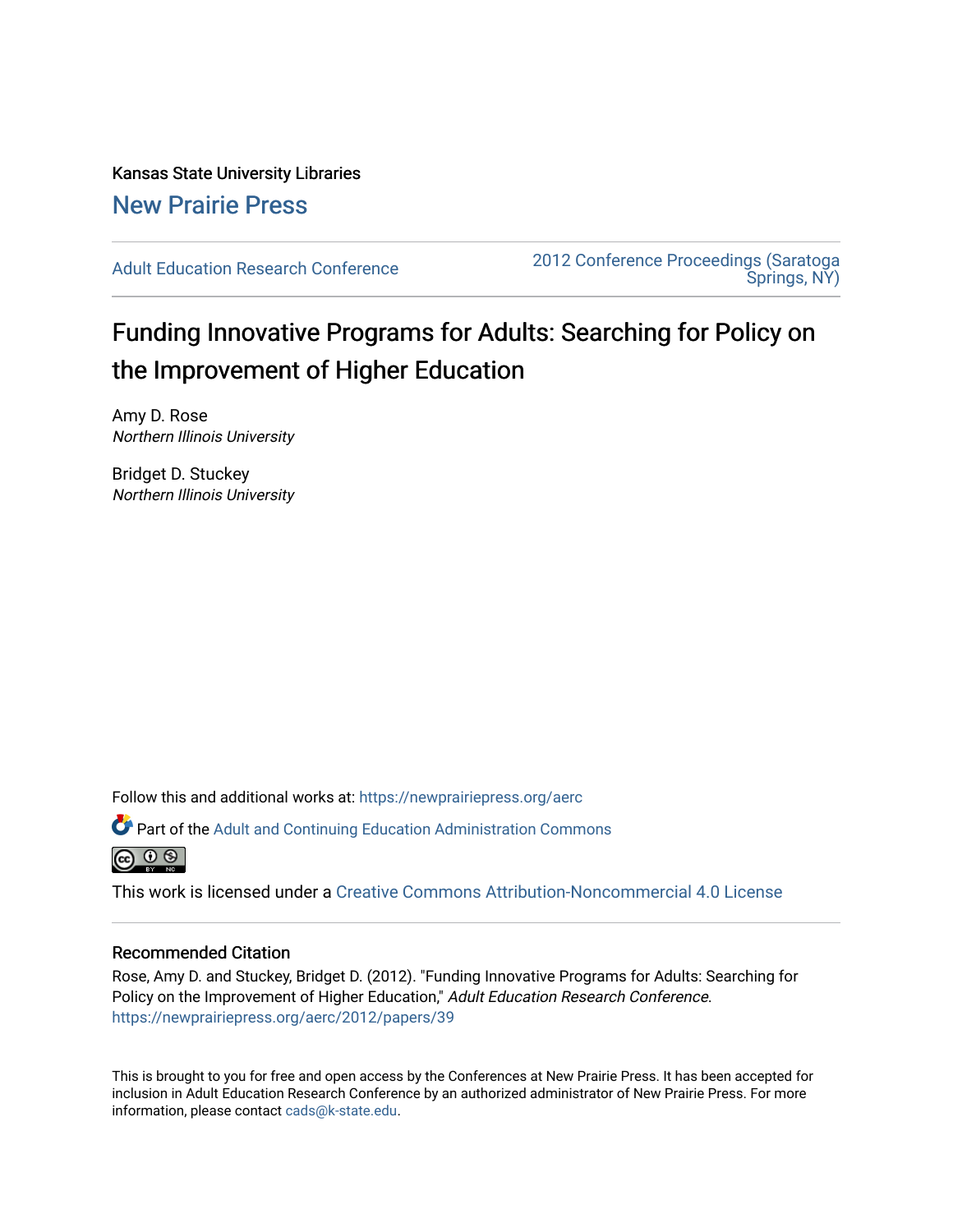# **Funding Innovative Programs for Adults: Searching for Policy on the Improvement of Higher Education**

Amy D. Rose and Bridget D. Stuckey, Northern Illinois University

#### **Abstract**

This paper examines the history of funding policies and grants from the Fund for the Improvement of Post-Secondary Education (FIPSE). It examines these policies in light of the changing and ephemeral sense of purpose of adult education.

#### **Purpose of the study**

The purpose of this study was to examine the funding policies and actual grants of the Fund for the Improvement of Post-Secondary Education (FIPSE) from its inception through 2010. Starting with the work of Burton Clark (1968) in the1950s, it has often been noted that adult education sways with the funding source. Clark maintained that the lack of consistent funding added to the lack of direction within adult education. While he was defining adult education as primarily what we today call adult basic education, the idea is still intriguing. Study of funding sources of adult education has focused primarily on foundation support. (e.g. Stubblefield, 1988; Stubblefield & Keane, 1994; Lagemann, 1989; Rose, 1989). However, in recent years, the story of innovation lies with the federal government. Leahy (1991) did an overview of the funding of adult basic education programs, but her study really focused on individual projects, not policy trends. This study is part of a larger study looking at the connections between innovation in higher education and adult education. Specifically, it aims to initiate an examination of the implicit and explicit policies that are inherent in the funding of projects and programs by FIPSE.

## **Perspective or theoretical framework including relevant literature and research design**

The theoretical framework draws on the work of Grant and Riesman (1978) related to their categorization of reforms within higher education. They posit that there have been two types of reform. First, the telic reforms deal with reforms that have as their goal reform of the system (or aspects of the system) of higher education. They go on to state that telic reforms "embody a significantly different conception of the goals of undergraduate education. To some degree, they represent an attack on the hegemony of the giant research-oriented multiversities and their satellite university colleges." (p. 17). For Grant and Riesman then, these reforms were a form of resistance to the research based university model. They saw the changes taking place as a form of reaction to the "Academic Revolution" outlined by Jencks and Riesman (1968) who hailed the development of a research based model of higher education as a blow to the hegemonic control of higher education exuded by presidents and Boards of Directors. Popular reforms, on the other hand, are those reforms which are developed to meet external demands. For Grant and Riesman these include changes in undergraduate education that would lead to increased student autonomy, new patterns of organization, and "attempts to respond to the demands of minorities and other previously disenfranchised groups". It is particularly interesting that while Grant and Riesman predicted that the telic reforms were more important, in fact it has been the popular reforms that have continued. Although this framework could be viewed as somewhat dated, it seems to us that adult educators have for too long ignored the ways that adult education has been viewed from the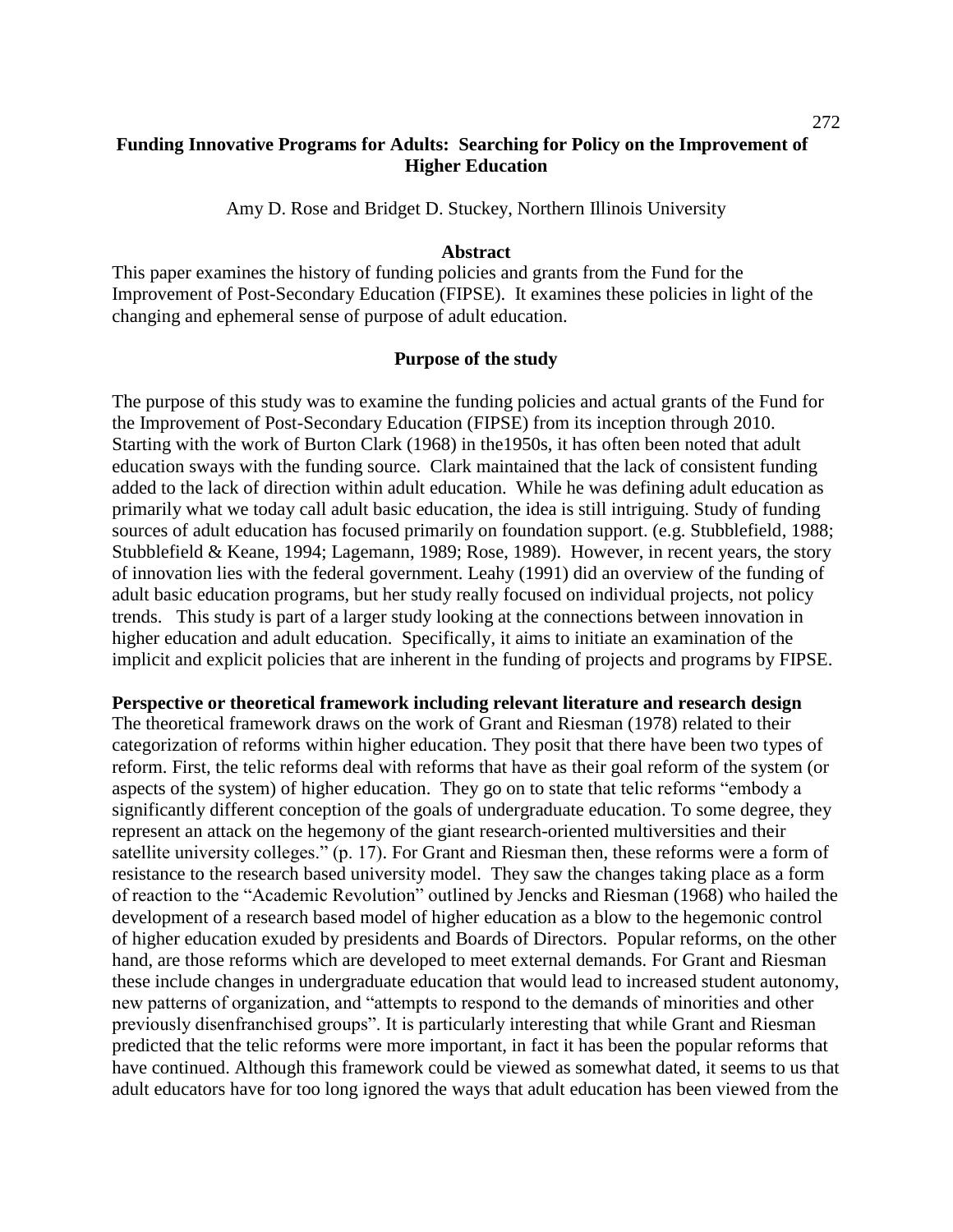perspective of higher education. This study aims to be begin an integration of these areas. Afterall, much of the story of non-traditional higher education is the story of adult education.

This historical paper begins an examination of the shifts in funding priorities of FIPSE. This is an historical case study of a particular agencies structures, priorities, decision-making, and when possible outcomes. The materials used include: published reports from the period of 1972- 2010; oral histories with individuals involved with funding agencies and/or innovative programs for adults; and an analysis of grants made by the key funding sources name above during this era. This is a preliminary effort to categorize the grants and develop a framework for understanding funding trends.

#### **Method**

This is an historical study focusing on funding trends over time. However, because this study focused on specific funding practices and repercussions, the ways that we narrowed down the material will be discussed at length. The first step was to go through FIPSE annual reports and other FIPSE publications such as *Resources for Change*, identifying all funding initiatives by category such as curriculum content, institutional type and impact, primary population served, and improvement approach. These grants were made as either part of FIPSE's general funding of projects or were designated as special initiatives. We examined grants from 1975 through 2010. However, at this point we still have a gap from 1980 to 1994. We have not been able to locate this information in either published form or on-line. In addition, this information was supplemented through oral histories published about FIPSE and other published materials.

Once this material was compiled (and this was a continuing and iterative process since the information was not as easily accessible as one might think) we were faced with the problem of how to handle it. After several false starts, we decided to organize the abstracts within each category by year up to 1980. For the later group, we used the online database and collected the number of funded programs by year and category. This was translated into an excel spreadsheet for easier analysis. Finally, the information was supplemented by research on particular programs that illustrated the trend. As a first step, we have aggregated the data and compared two periods, 1975 – 1980 and 1994 through 2010.

#### **Findings**

Areas related to adult education were heavily funded by FIPSE in the early period (1975-1980) and again after 2008. Funding initiatives initially fell into the categories of faculty training in curriculum development and access to higher education. During the 1990's, there was a growing shift in FIPSE initiatives, focusing primarily on technology. From 1994 to the present, funding initiatives focused on faculty development in instructional technology, adult career development, and veteran's academic success.

#### **Early Period**

Grants made during the early funding period focused on extending access to higher education. Part of this initiative focused on faculty development particularly in areas related to instructional and curriculum development. One interesting focus of grants was on the individualization of instruction. For example, in 1973 Ottawa University in Kansas obtained funding for the Breaking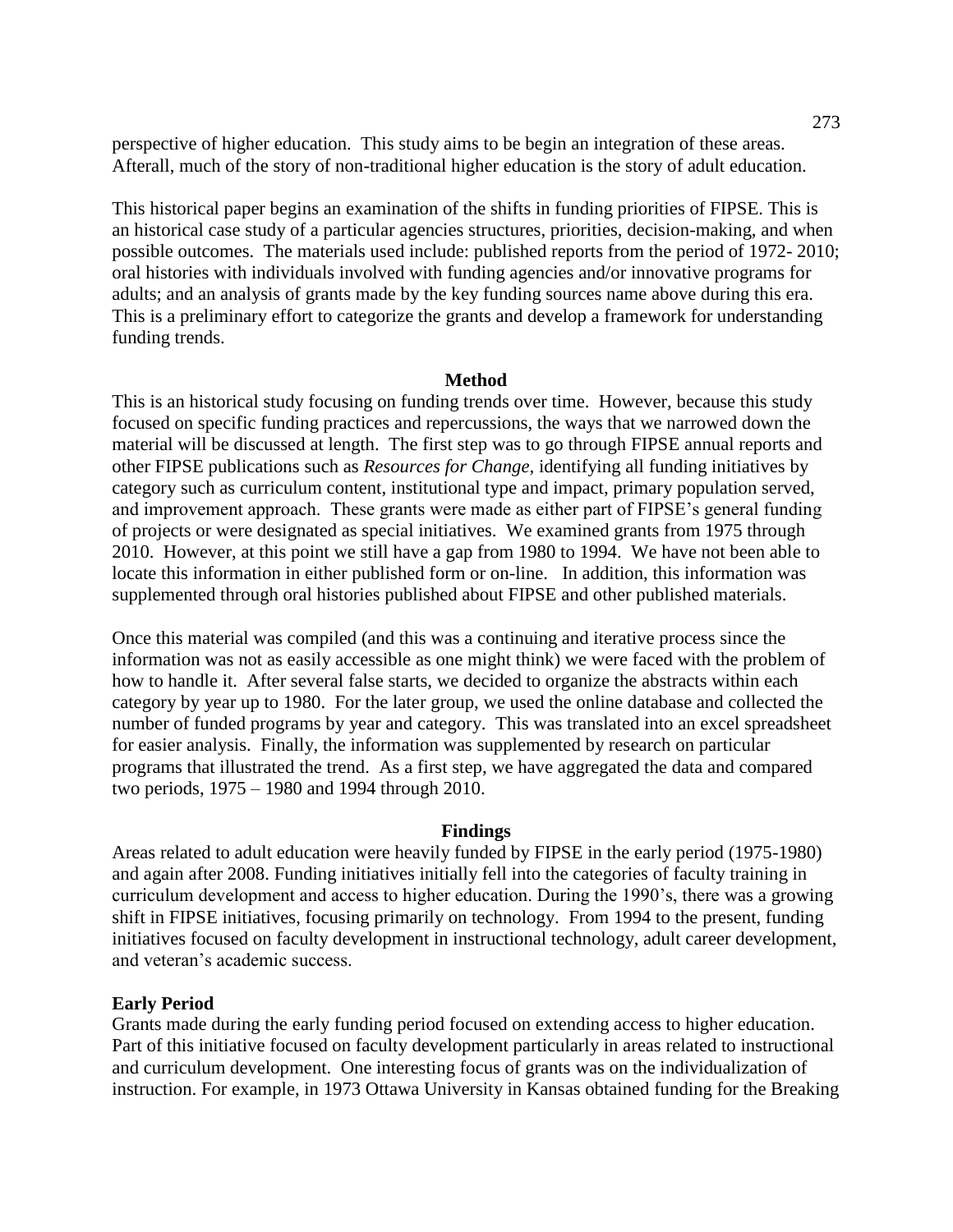the Personnel and Institutional Barriers to Effective Individualized Education within a Contract System of Educational Planning program. This program involved faculty development through workshop to develop advising skills to support a program based on individualized graduation contracts. The program also developed a modular curriculum, a faculty resource network and an office of Educational facilitation to support the program and provide student services. The program funding of \$568,553 began in 1973 and ended in 1974. In 1979 a consortium of community colleges were awarded a grant to expand a previously funded program that trained faculty and developed active learning courses for freshmen. The program aimed to address the need for alternative teaching styles and techniques at the community college level since the average community college freshmen were perceived to be unprepared for college level work. The aim of this new program was to create programs at seven colleges across the country, impacting over 200 students in the first year and changing faculty attitudes towards teaching. This concern with underprepared students has remained constant. Expansion of access is a primary aim of FIPSE after all.

This early period also emphasized increased access to higher education for minority and underserved populations. For example, Miles College in Jefferson County Alabama developed the Freshmen Year program to increase access to higher education in a predominantly African American, remote rural and impoverished area. However, more than half of the program's participants were adult learners over age 22. The program also included outreach services to encourage high school completion. The program provided basic skills education and educational counseling and advisement. It also developed a first year social sciences curriculum that emphasized the African American experience. This program was funded from 973 until 1976 and received \$367,114 in funding.

As compared to the later period there were few technology programs during this initial funding period. However the programs that were developed seem to foreshadow the funded projects in the later years. For example in 1974 the Dayton-Miami Valley Consortium of Colleges and Universities developed Project Reach to initiate a distance learning program using cable television networks to deliver innovative home-based programs to women and their families in two Ohio counties. This project was funded for \$705,604 from 1974 to 1976. In 1978 the Satellite Centers Project developed by Pikeville College also aimed to address accessibility by creating three satellite centers in Pike County Kentucky that would make serve locations isolated by steep mountains and poor roads. The centers would begin at offering non-credit, recreational and live enhancing courses as well as basic skills and GED preparation courses.

#### **Late Period**

In the later period, there were peaks in funding for faculty development in 1995, 2003, and 2008. On the other hand, funding for faculty development in 2010 was very low. This latter category might reflect budget problems. During this later period, the funds for faculty development focused on the use of technology such as online resources for instructional strategies and materials. Grants focused on the virtual campus; purchasing smart room equipment, and faculty training for using enhanced equipment. There was also some interest in funding faculty programs that focused on global learning and intiatives. For example, FIPSE developed the Learning Anytime Anywhere Partnerships (LAAP) initiative which funds innovative programs in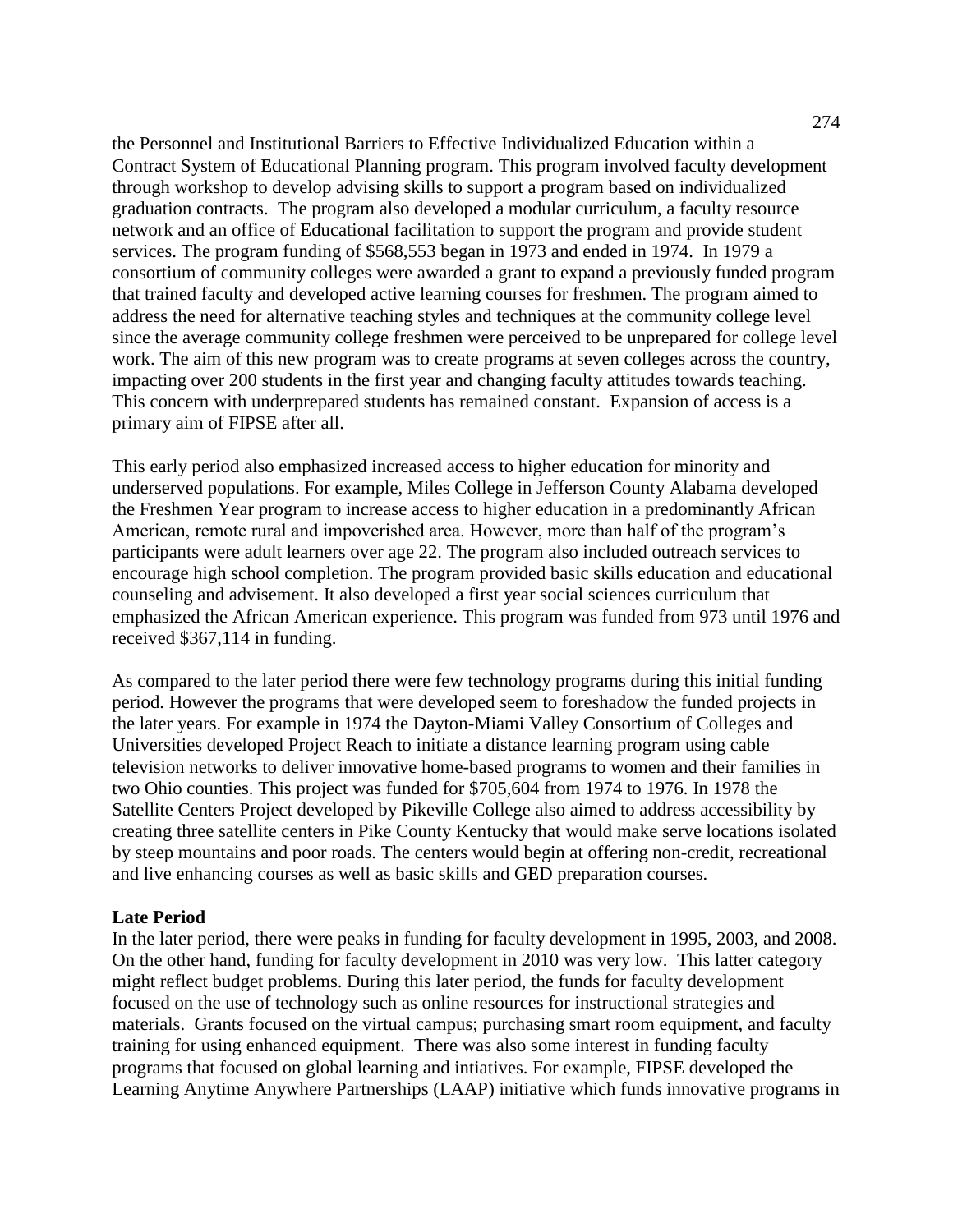distance learning in a variety of circumstances. These involved both curricular innovation, teacher training, and innovative uses of technology. Fordham University instituted a program for teachers through its educational technology center that was designed to prepare teachers for standards based instruction programs to raise student achievement. This program aligned broad federal initiatives dealing with professional standards based instruction and the FIPSE initiative on online learning. While the concept of higher education or post-secondary education is somewhat expanded here, we assume that the focus on distance learning was the primary interest. What we see here, is that this program of combined initiatives relegated broader curricular imperatives to the focus on distance learning. However, this grant was listed for 2000- 2005. A visit to the website now indicates that this program is no longer active. They received \$1,419,215.00. In 1999 three Indiana colleges partnered to develop a program targeting faculty skill and confidence in developing online courses. By using a faculty development tool call Virtual Instructional Designer (VID) they hoped to enhance faculty pedagogical, instructional design and media expertise for online instruction. VID would provide multimedia interactive tutorials, case studies and a customized learning plan for course development. The customized learning plan would aid faculty in the use of media, best practices, and a focus on student needs. This pilot program received \$1,152,788 from 1999 to 2003. LAAP grants also reflect innovation in online instructional styles. For example in 2000 the Association of Jesuit Colleges and universities received funding for a program called A Model for Competency-Based Distance Assessment. This program addressed the inappropriate use of seat time as an assessment tool for distance courses by implementing assessment based on the achievement of specific competencies. This competency-based model will organize course design from the bottom up by first identifying the competencies to be mastered, then determining the evidence that would be needed to indicate competency. Third student behaviors or performances required to reveal the evidence would be identified and finally the development of instructional tasks to elucidate the specified behaviors. This program received \$1,049,588 in funding over a three year period.

The later period also showed funding support for programs that increased access for adult learners with an emphasis on career development and program/certificate completion. FIPSE funds such programs under its Innovative Strategies in Community Colleges for Workers, Adults and Displaced Workers Initiative. For example, in 2009 Bellingham Technical College, WA received funding for its Adult Technical Education Pathway Project (ATEP). This project aimed to redesign its adult basic education program so that the first year of study resulted in a workforce credential. The project focused on: (1) Faculty development in terms of effective instructional strategies for basic skills populations, increasing retention and transition rates. (2) Student support services including a seamless entry process, new orientation, and career and academic counseling. (3) Restructure of the teaching and learning environment to include separate math, reading and writing courses that emphasize technology, career and information literacy. (4) Tracking of student progress by using teacher observations, student surveys, and student lessons and reflections to determine students' needs. This program was funded at \$500,000 for a three year period between 2009 and 2012. In 2009 three Washington community colleges partnered to develop the Compressed Education and Intensive Support for Learners in high-Growth Job Training Program. Through the development of shortened (compressed) programs and intensive student support this project aimed to persistence, attainment of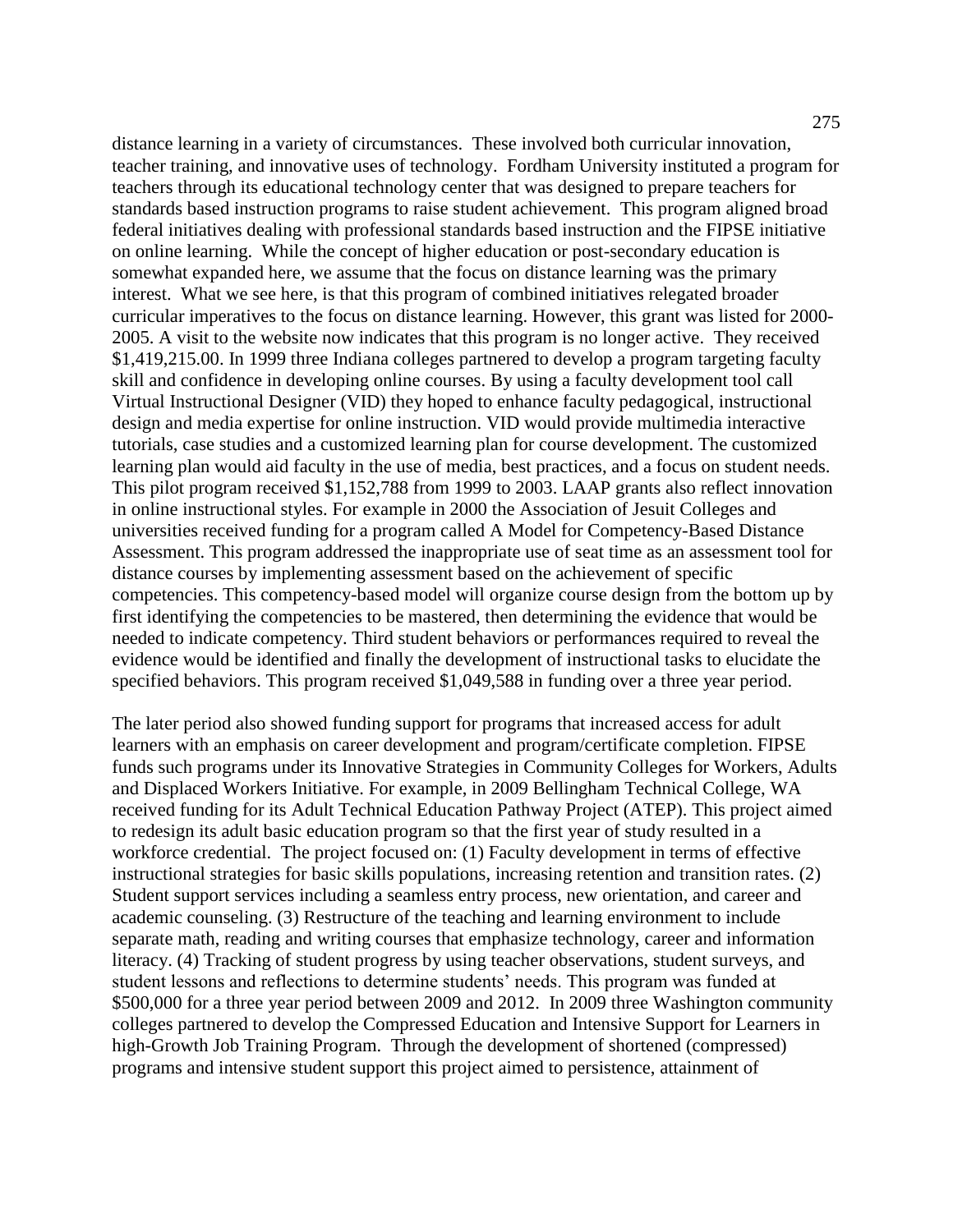certificates and degrees, and increase job placement rates in high growth fields among working adults and displaced workers. This program received \$742,272 in funding from 2009 to 2012.

FIPSE also developed an initiative to support academic success for veterans by creating Centers of Excellence for Veteran Student Success. The programs funded under this initiative aim to establish a central location where the special needs of veteran students can be addressed. Through this initiative FIPSE hoped to increase enrollment, persistence, program completion and job placement for veteran students. For example, the Community College of Allegheny County received funding to develop a Center of Excellence for Veteran Student Success on their campus that would act a central location for student services for current and perspective veteran students. The center would provide services such as financial aid, registration, career services, student health, advisement, disability services, and student life and job placement. The center would facilitate learning communities, programs to prepare students for college level work and build computer literacy. The center also sponsored both a face to face and virtual social club. This program received \$423,435 in funding from 2010 to 2013. While not funded under the Centers of Excellence initiative, the Minnesota State Colleges and Universities System obtained \$951,000 in funding through FIPSE's Congressionally Directed Projects division to develop the Statewide Veterans ReEntry Education program. This program would provide career and educational services to veterans, National Guard members and reservists. One objective of this project was the use of a database to simplify and streamline the process of awarding college credit for military training and experience. This program also aimed to improve opportunities and methods for providing training to current military members and veterans who aspire to obtain civilian occupational credentials. They also aim to develop an educational and life planning system that is sensitive to the needs and barriers of veteran students.

#### **Conclusions**

The principal finding can be summarized in terms of the focus on the expansion of access through faculty development, support programs, and increased technology. Looked at broadly, the data indicate that both in the early years and more recently starting in 2008 there has been an interesting focus on adults. In the earlier period, the grants focused on two areas: curricular innovation and expansion of access. These issues also related to a focus on faculty and faculty development. For example, innovation in the curriculum was connected to a focus on faculty ideas about their respective disciplines and their notions of teaching. During the later period, these two areas were important; however the innovative practices seemed to focus solely on technological innovation, rather than curriculum.

Starting in the late 1950s and continuing until the early 1980s, higher education research and writing were replete with concern about the state of education. One of the most interesting findings of this study deals with the shifts in priorities and what constitutes innovation. At the beginning, FIPSE grants were concerned with innovations in curriculum and the expansion of access. The focus was on innovative approaches to the liberal arts and to expanding this vision of a liberal education to previously excluded groups. A key group here was an interesting focus on undereducated adults. Over the years, this focus on liberal education and on adults shifted. Issues of access remained, but the concern became more centered on traditionally aged students.